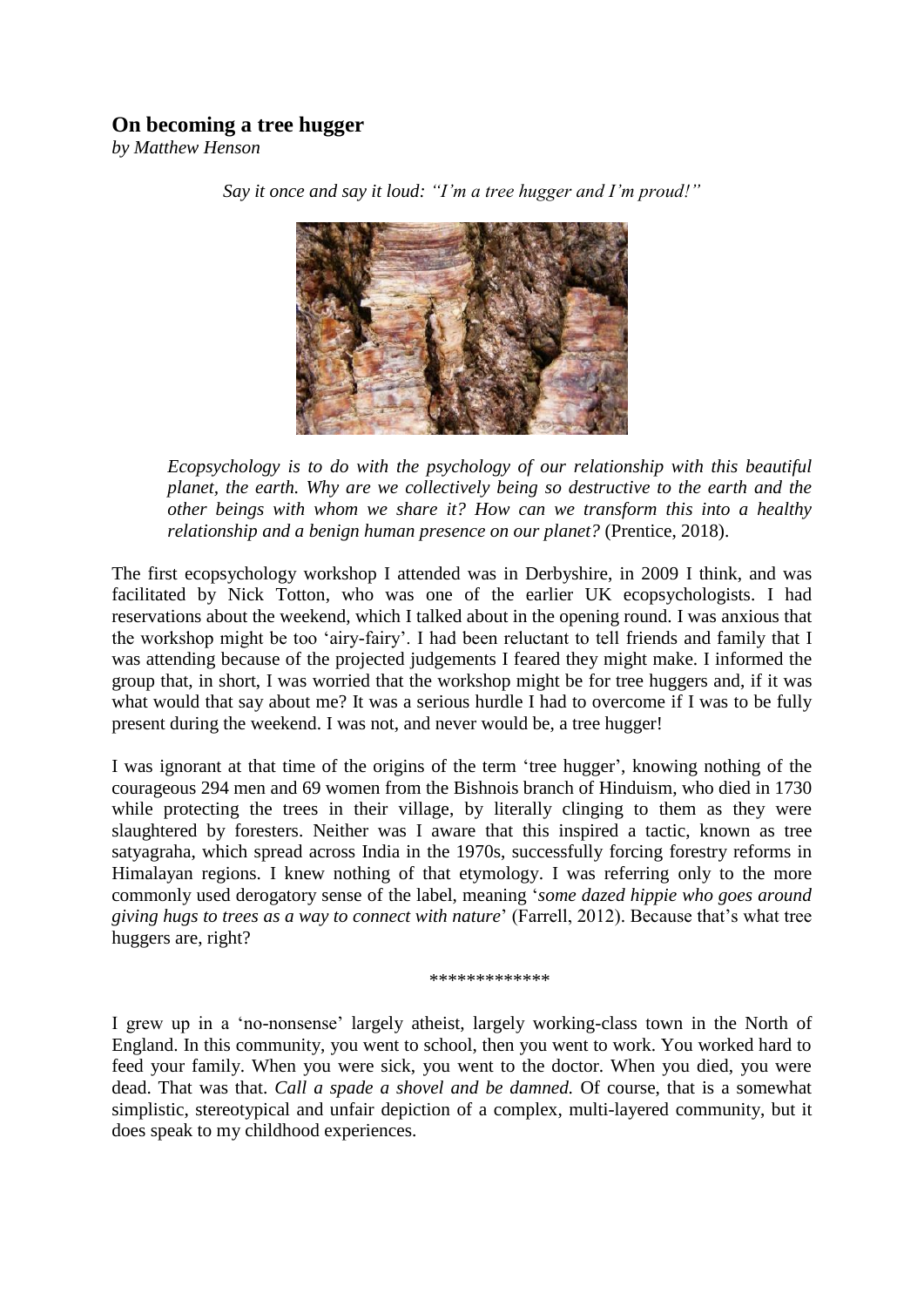As a teenager, I felt most at home with the 'indie kids', listening to The Smiths, The Cure and Echo & The Bunnymen. I joined Greenpeace (my now 30-odd-year-old 'sailboats not whale boats' smock is still a regularly worn wardrobe favourite) and, with a full head of hair and a wispy beard (now the other way around!), I was vegetarian by the time I was 18 years old.



In that time and place, remaining true to my convictions wasn't always easy. I recall, by way of just one example, being challenged in a very angry and rather abusive way while fronting a Greenpeace stall in my local town centre. As one man pointed out, the local communities were almost entirely dependent on coal mining at that time. What's more, we had obviously travelled to town in a petrol burning car, which in this man's assessment made us 'stupid bloody hypocrites'; points no less germane for the profanity in which they were offered.

It is the validity of these arguments, rather than the man's abusiveness, which has stayed with me. My maternal grandfather was a coal miner. My paternal grandfather a steel worker. My father worked most of his adult life for a polythene manufacturer. My tertiary education, a privilege I was extremely lucky to benefit from, not to mention my childhood home, clothes and the food on my plate, were all paid for through industries that are amongst the most environmentally harmful. How do I promote environmental awareness today, without implied contempt for my immediate ancestors; beautiful, hard-working men and women doing no more and no less than their best for their families? And how do I live with the hypocrisy of certain lifestyle choices (I drive a car most days of the week) that are not fully congruent with the values I espouse? These are some of the challenges; questions that ecopsychologists cannot simply dodge.

### \*\*\*\*\*\*\*\*\*\*\*\*\*

Fairly early in the workshop, we were sent outside in solo reflection and it wasn't long before I encountered an Oak Tree. I smiled as I said out loud: 'Come on then, let's get it over with' and lunged forward, arms outstretched.

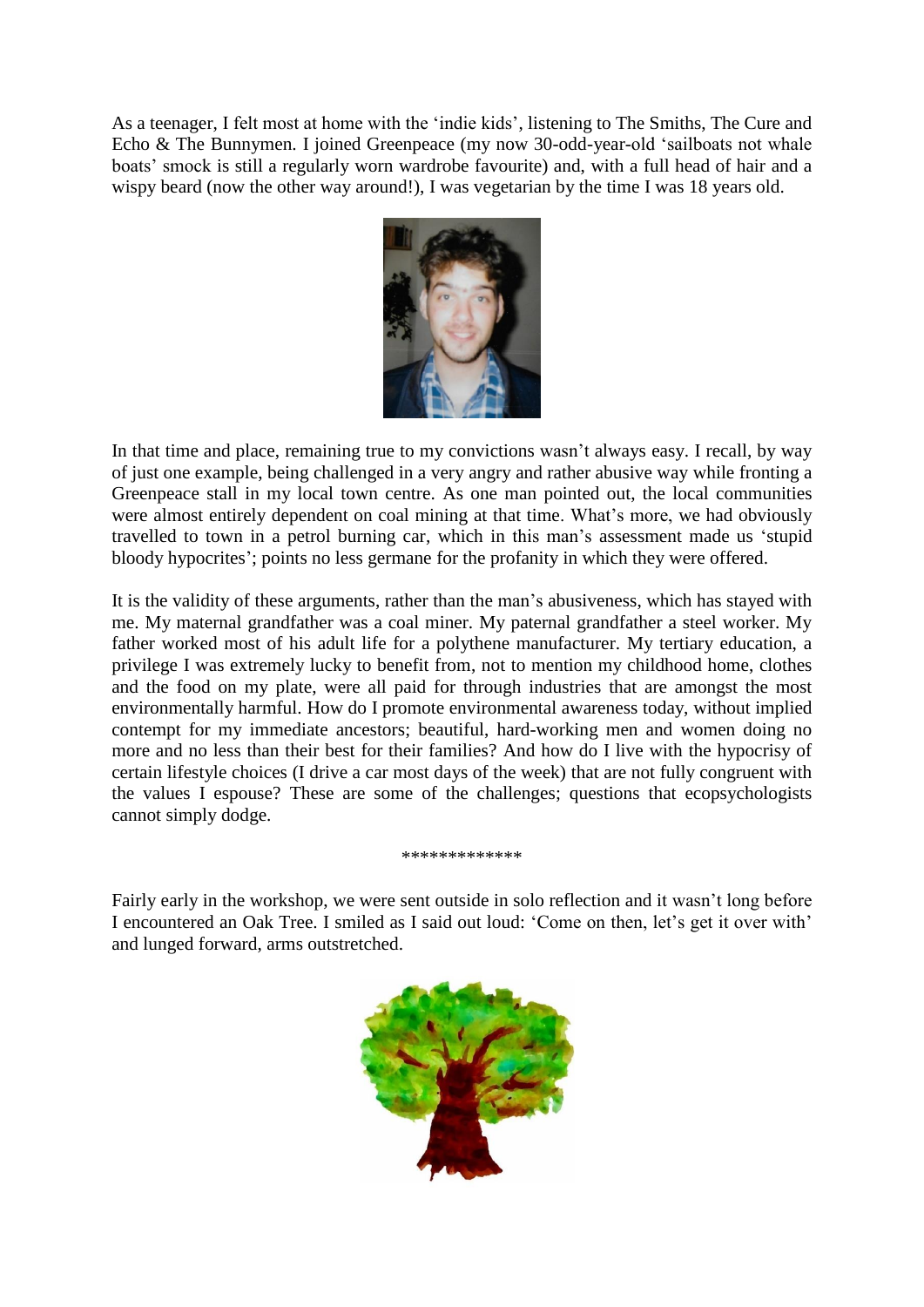It was an altogether unsatisfactory affair. The Oak didn't soften to my embrace or sway in my arms. I got no sense of being hugged back. In fact, I felt rejected, not least by the very unpleasant sensation of getting a small splinter of bark in my eye.

I have always loved hugs, both in the giving and receiving, and my 'bear hugs' have something of a small, favourable reputation amongst some of my social groups. Of course, I know better than to go around hugging people just because I might feel like it. I would never hug a person without first checking with the recipient whether my physicality would be welcome. However, until that moment, it had never occurred to me that a tree might also choose not to acquiesce.

Anthropocentrism in action!

## \*\*\*\*\*\*\*\*\*\*\*\*\*

I don't believe that in a past life I was one of the 363 Bishnoi villagers. In this life, my Greenpeace activity never stretched to positioning myself in a dinghy between whales and harpoons. I wasn't at the silent protest at the Ringaskiddy incinerator site, which threatens my adoptive home city of Cork and I haven't (yet) locked-on at the Preston New Road fracking site, which threatens the land where I was raised. My activism has tended to be more indirect and reflective in its expression. It has been in my efforts to live my personal life in accordance with my values and, over the last 10 years or so, it has also been in my professional engagement with ecopsychology and my commitment to practising congruent, ecologically attuned psychotherapy.

My approach to ecopsychology is non-directive in the usual psychotherapeutic understanding of that term and it requires no prescribed values or specific behaviours from clients. I continue to work with whatever my clients bring to therapy in the same existentially informed way that I always have; with an understanding that the ontic concerns of my clients are always also expressions of the ontological and with an ear attuned to process as much as to content. In line with my *Wild Therapy* (an ecotherapeutic approach pioneered by Nick Totton) training, I take psychotherapy outside into the wild and bring wildness into psychotherapy. I also offer training to therapists interested in this way of working.



In developing a therapeutic approach which properly locates the human *psyche* (soul/breath) in its *eco* (home) – i.e. the other-than-human 'natural' world – I advocate an approach which views no separation between, for example, the individual grief for the death of a loved one and the collective grief for the destruction of our planet; an approach which recognises that